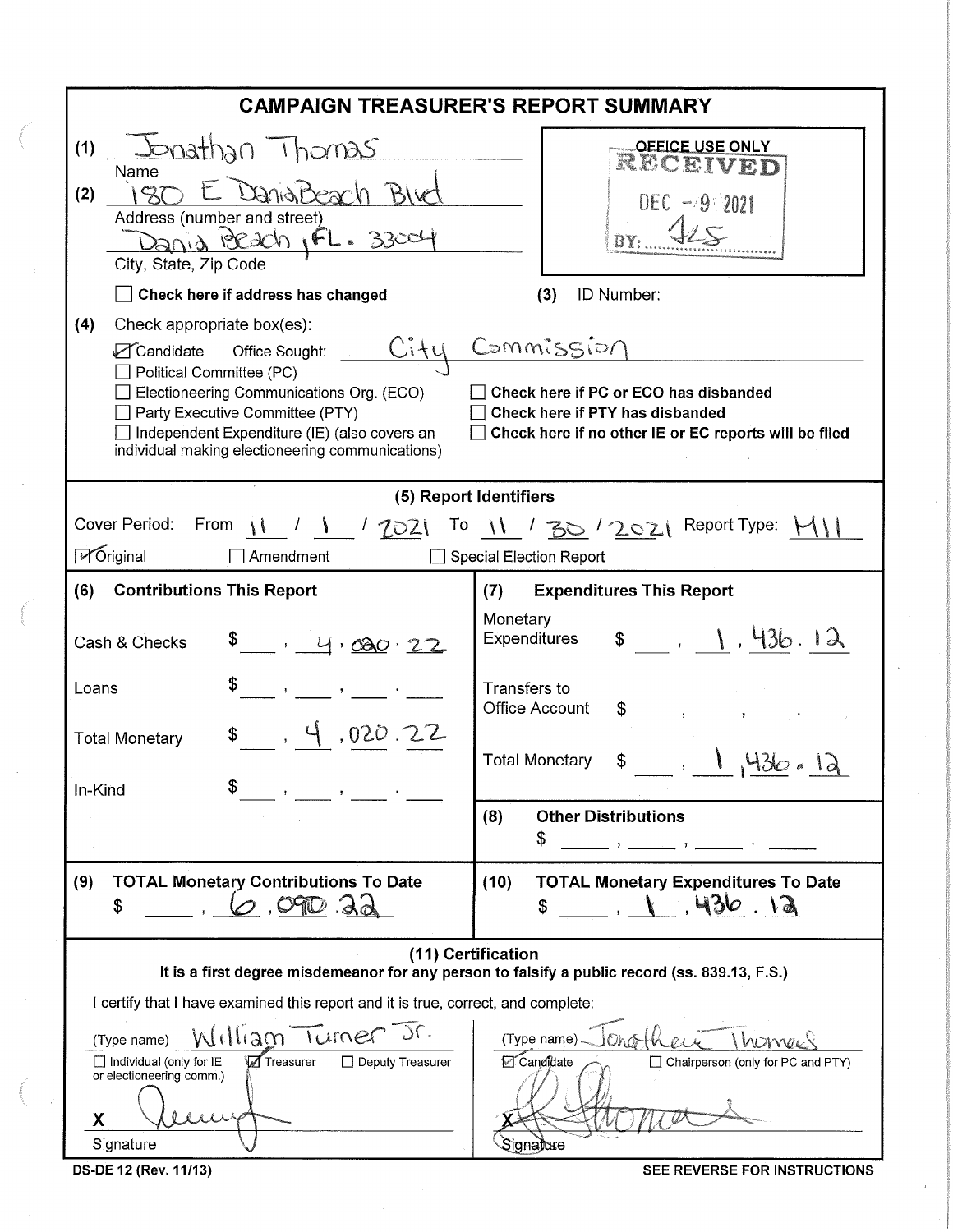## **CAMPAIGN TREASURER'S REPORT - ITEMIZED CONTRIBUTIONS**

|                                          | $1)$ Name $\sqrt{3}$ $\sqrt{3}$ $\sqrt{10}$ $\sqrt{10}$ $\sqrt{3}$                                                                                                                                                                                                                          |               |                                      |                             | (2) I.D. Number                |                   |                     |
|------------------------------------------|---------------------------------------------------------------------------------------------------------------------------------------------------------------------------------------------------------------------------------------------------------------------------------------------|---------------|--------------------------------------|-----------------------------|--------------------------------|-------------------|---------------------|
|                                          | (3) Cover Period $\begin{array}{ccc} \downarrow & \rightarrow & \searrow \\ \downarrow & \searrow & \downarrow & \searrow \end{array}$ (2) $\begin{array}{ccc} \downarrow & \downarrow & \downarrow & \downarrow \\ \downarrow & \downarrow & \downarrow & \downarrow \end{array}$ (4) Page |               |                                      |                             |                                |                   | of                  |
| (5)<br>Date<br>(6)<br>Sequence<br>Number | (7)<br>Full Name<br>(Last, Suffix, First, Middle)<br>Street Address &<br>City, State, Zip Code                                                                                                                                                                                              | Type          | (8)<br>Contributor<br>Occupation     | (9)<br>Contribution<br>Type | (10)<br>In-kind<br>Description | (11)<br>Amendment | (12)<br>Amount      |
| V                                        | 11 / 30 / 2021 La-Keisha<br>Chestnut<br>2337 Anchor Ct.<br>Frianderdule FL 33312                                                                                                                                                                                                            | $\perp$       |                                      | CHE                         |                                |                   | \$20.22             |
|                                          | 11, 29, 2021 Azure Pachts<br>LLC<br>9851 Coronado LakeDr<br>Baynton Boach IFL<br>35737                                                                                                                                                                                                      | $\mathcal{B}$ | Business<br>avnes CHE<br>(Seveloper) |                             |                                |                   | $#1000^\circled{2}$ |
| 11/30/2021                               | Henderson Marine<br>Services Inc<br>PO BOX 3125<br>Lantana, FL. 33465                                                                                                                                                                                                                       | ロ             | BUSINESS<br>aurer<br>(Developer)     | RHE                         |                                |                   | $\#1000^{10}$       |
| $\mathcal{U}$                            | 29 rozel Miguel Gamez<br>9851 coronado Lake I<br>Bynton Beach, PL                                                                                                                                                                                                                           |               | Boiress<br>auger                     | CHE                         |                                |                   | 9000                |
| 11,29,2021                               | Berta Espiritu.<br>11873 SW-12 <sup>th</sup> Street T.<br>Rembroke Pres, FL                                                                                                                                                                                                                 |               | BUSINOSS<br>airs                     |                             |                                |                   | $6000^\circ$        |
|                                          |                                                                                                                                                                                                                                                                                             |               |                                      |                             |                                |                   |                     |
|                                          |                                                                                                                                                                                                                                                                                             |               |                                      |                             |                                |                   |                     |

**DS-DE 13 (Rev. 11/13) SEE REVERSE FOR INSTRUCTIONS AND CODE VALUES**